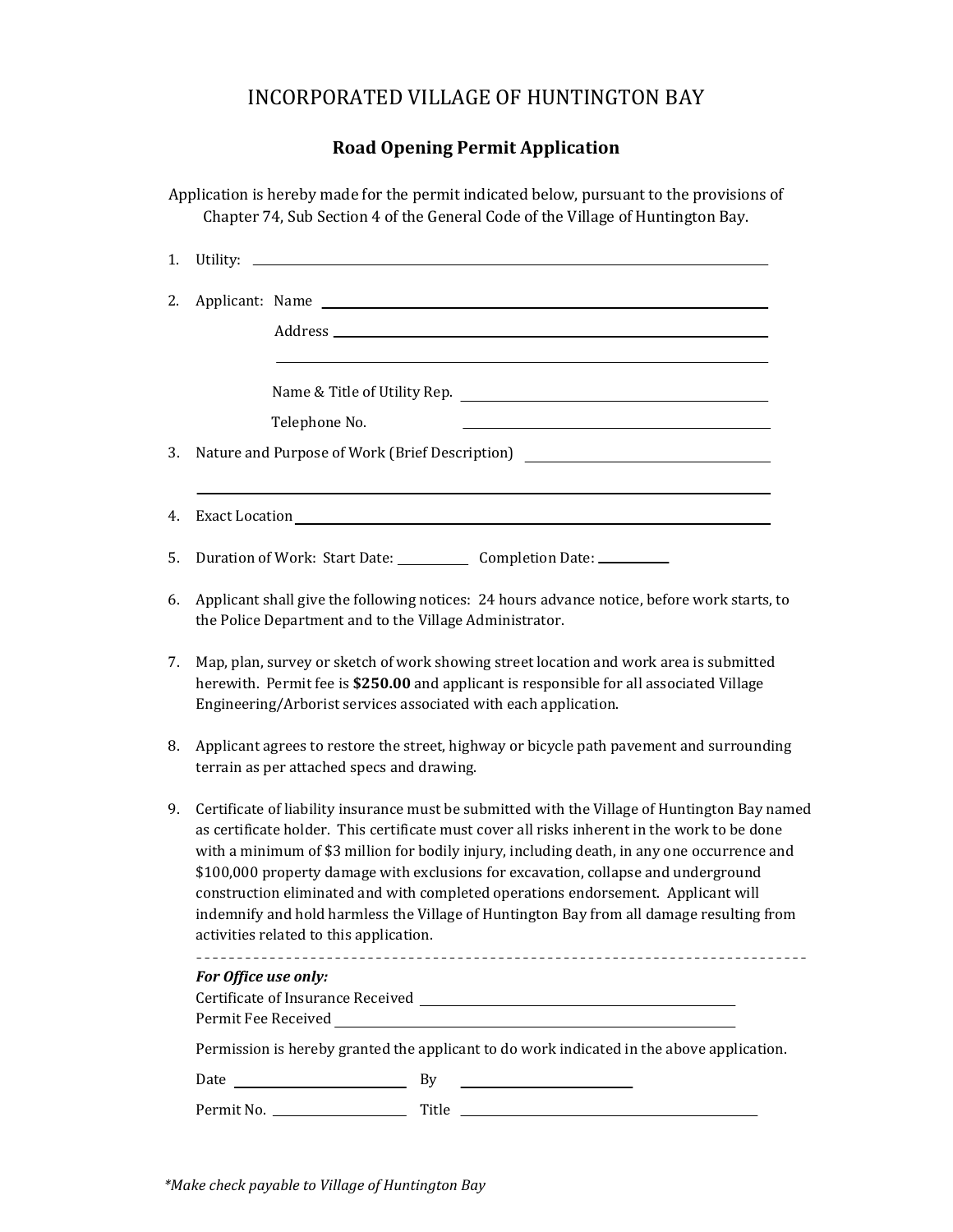## **ROADWAY & PAVEMENT RESTORATION SPECIFICATION**

## **PART 1 - GENERAL**

## **1.01 SCOPE**

- A. The Contractor shall be responsible at all times for the carrying out of all excavation operations, roadway repair and pavement restoration in a safe and prudent manner so that the workmen, the public and adjacent public and private property shall be protected from unreasonable hazard. All applicable Federal, State and local requirements shall be observed and necessary permits acquired by the Contractor. Extent of the roadway and pavement restoration required shall be as specified on the road opening permit or as specified by the representative of the Village of Huntington Bay (herein known as the Village).
- B. Roadway repair and pavement restoration includes, but is not limited to, the following:
	- 1. Shoring, bracing and other protection as necessary to protect the work area in conformance with the latest editions of the Industrial Code Rule 23 of the rules and regulations of the State of New York with subsection 107-05 of the N.Y.S.D.O.T. Standard Specifications, with applicable Federal regulations and requirements. Shoring and bracing shall be provided as necessary to protect existing, buildings, streets, walkways, utilities etc..., against movement of ground or caving embankments. Shoring and bracing shall be maintained during the complete course of work and removed upon completion.
	- 2. Excavation trenching, embankment, filling and back filling required in conjunction with utility work or excavation within the right-of-way.
	- 3. Placement of one or more courses of bituminous pavement and recycled concrete base course material and granular subbase material constructed on the prepared surface in conformance with the road opening permit and the Pavement Restoration Detail.
	- 4. Compaction testing of granular backfill, recycled concrete subbase and pavement installation.

#### **1.02 QUALITY CONTROL**

- A. Work, and types or methods of construction, shall in no event be less than that necessary to conform to all the provisions of the Village, local law, ordinances and regulations of the Village, Town, County, State or any of the jurisdictional departments, applicable to the work included in this section.
	- 1. The Specifications, Details, Requirements and Ordinances of the Village.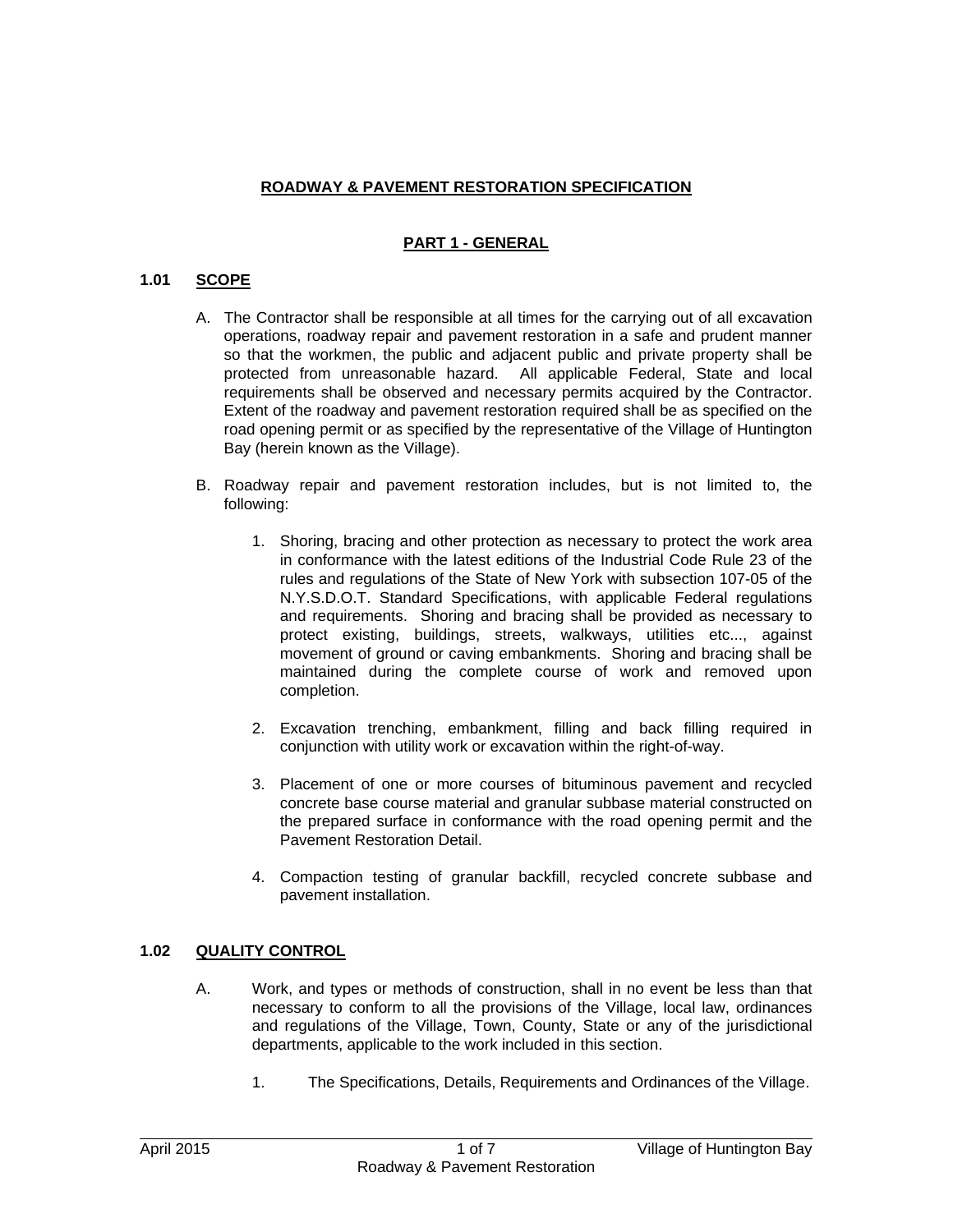- 2. Village Specifications.
- 3. "Standard Specifications Construction and Materials" of the New York State Department of Transportation, latest edition.
- 4. Title 29 Code of Federal Regulations, Part 1926, Safety, and Health Regulations for Construction, (O.S.H.A.), latest edition.
- 5. Industrial Code Rules of the New York State Department of Labor, Board of Standards and Appeals, latest edition.
- 6. New York State Labor Law sections pertaining to safety and health of employees, latest edition.
- 7. Compaction of all granular backfill and subbase areas shall not be less than 95% of the maximum density as determined by the Modified Proctor Density at optimum moisture content. Contractor shall provide the Village or its representative with compaction test results from a certified testing agency; a minimum of one (1) test per 1,000 square feet shall be performed.
- 7. Compaction of each course in accordance with the requirements of the New York State Department of Transportation standard specifications Section 400, Bituminous Pavement. Asphalt courses shall be compacted to a minimum of 95% as determined by A.S.T.M. Density Testing Standards. Contractor shall provide the Village or its representative with compaction test results from a certified testing agency; a minimum of one (1) test per 1,000 square feet shall be performed.
- B. Roadway repair and pavement restoration shall be accomplished in accordance with the requirements and regulations of the Village unless otherwise indicated by the Village in writing.
	- 1. Work within the Roadway Right-of-Way (ROW) shall conform to the requirements of the road opening permit issued by the Village.
	- 2. The contractor shall provide continuous access to the roadway. Coordinate work with other contractors and subcontractors working on the roadway, adjacent roadways, or adjacent properties as necessary. The Contractor shall not obstruct access to and from the roadway to and from adjacent roadways and driveways.
	- 3. The contractor shall observe applicable local and/or municipal requirements. The contractor shall take immediate steps to rectify hazardous or unsafe conditions, conform to the maintenance and protection of traffic requirements of the Village and/or designated authority and conform to The National Manual of Uniform Traffic Control Devices (MUTCD) and New York State Supplement, latest edition.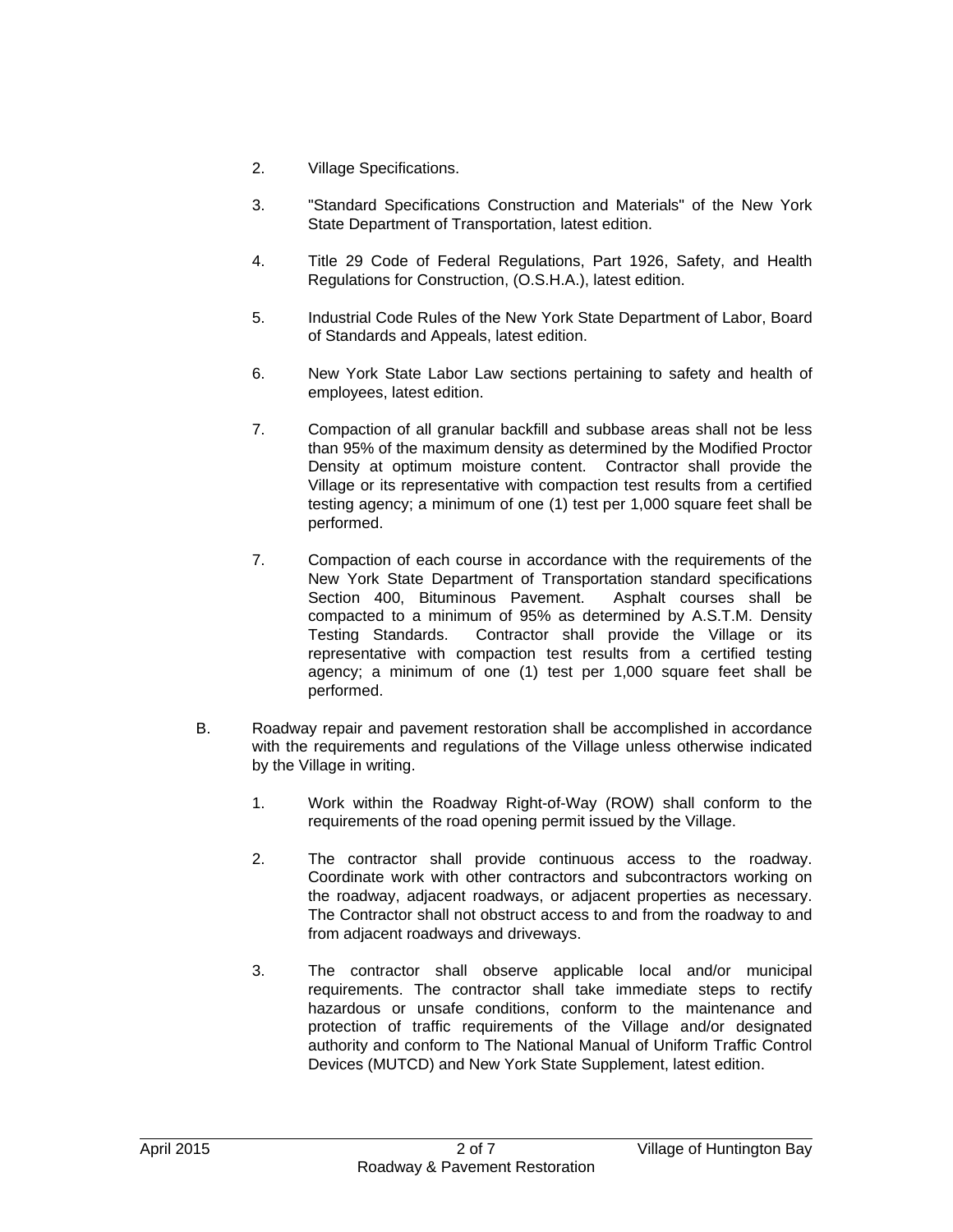- C. The Contractor shall provide access to the work area to the Village and/or their representatives for purposes of observing the work at any time during the progress of the work.
- D. The Contractor shall submit delivery tickets to the Village and its authorized representatives for all materials supplied and a supplier's certification that the materials conform to the specifications referred to herein, as specified in 1.03 Submittals.

## **1.03 SUBMITTALS**

- A. The Contractor shall submit to the Village and its authorized representative copies of delivery tickets for all materials supplied indicating the material type, delivery date, time, project, amount and source and supplier certifications that the materials delivered are in compliance with the specifications.
- B. The Contractor shall submit to the Village and its authorized representative copies of all test results, lab analysis, etc. including the date time and location of the test and weather conditions at the time of testing.

## **1.04 PROJECT LOCATION CONDITIONS**

- A. The Contractor shall protect existing and new facilities, structures, including pavement, slab, walks or foundations, etc. against damage and maintain said existing and/or new improvements, etc. in a safe and serviceable condition. Repair or replace damaged improvements on the R.O.W. or adjacent properties which are damaged by construction operations, as specified herein and to the satisfaction of the Village and its authorized representatives.
- B. The Contractor shall conduct and coordinate work so as to minimize interference with other contractors and subcontractors working on adjacent roadways or properties and the traveling public utilizing the adjacent roadways and driveways. The Contractor shall not close or obstruct streets, driveways, walks or other occupied or used facilities without written permission from the Village. The Contractor shall maintain traffic and protect contiguous roadways and driveways during progress of the work. Materials, warning signs and traffic control devices used shall be acceptable to the Village and be in accordance to the National Manual of Uniform Traffic Control Devices (MUTCD) and New York State Supplement, latest edition.

## **PART 2 – PRODUCTS & MATERIALS**

#### **2.01 PRODUCTS & MATERIALS**

A. Suitable coarse-grained soil materials are generally defined as a minimum as those complying with ASTM D2487 soil classification Groups GW, GP, SW and SP or other material approved by the Village and its authorized representative.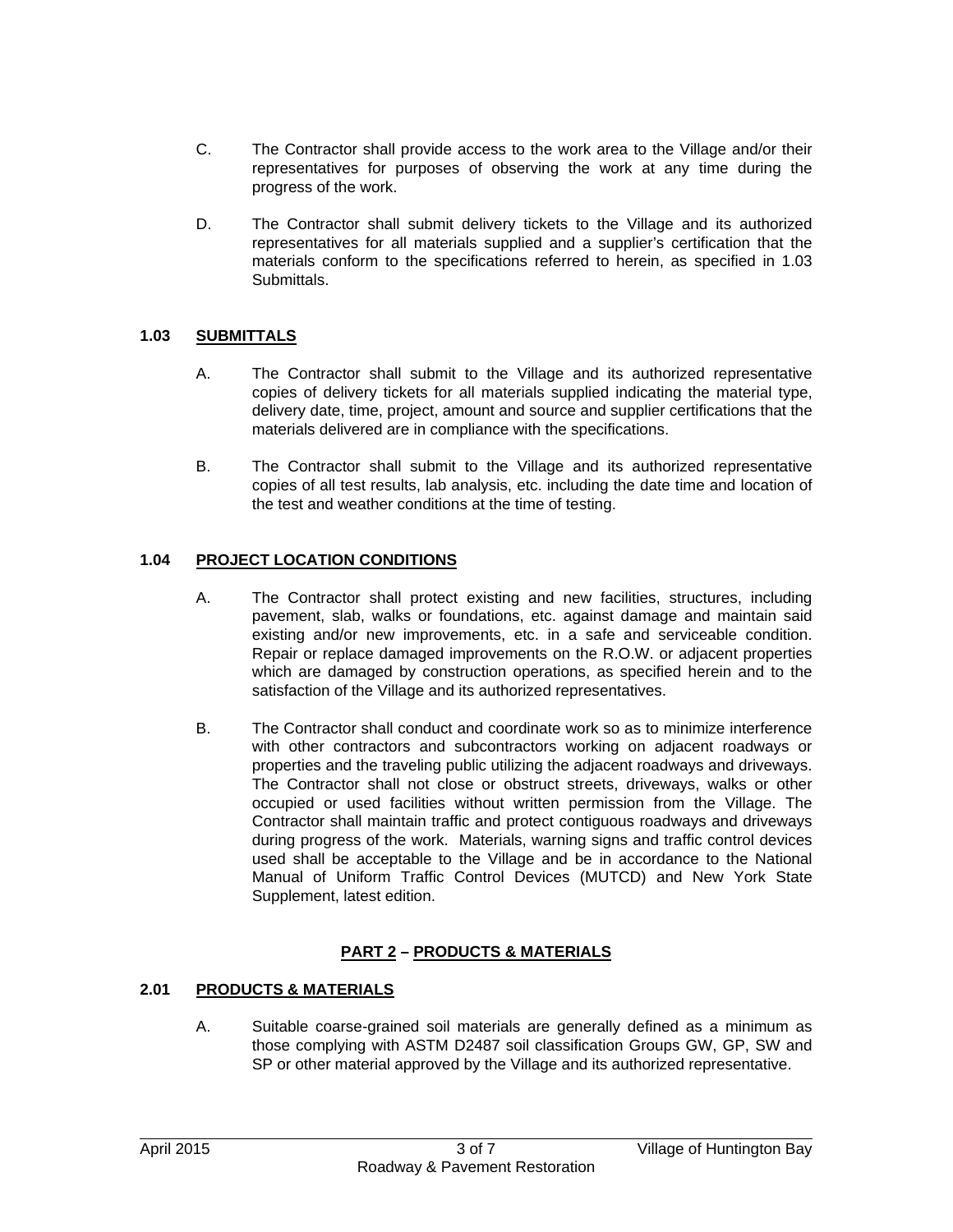- B. The base course under all asphalt or concrete pavement graded material shall conform to N.Y.S.D.O.T. Standard Specification No. 17304.1011 recycled concrete aggregate as specified on the Pavement Restoration Detail.
- C. All asphaltic concrete shall conform to the requirements of the New York State Department of Transportation (N.Y.S.D.O.T) Standard Specifications Section 400, Bituminous Pavement, unless otherwise indicated on the drawings.
- D. The Asphalt Joint Filler shall conform to N.Y.S.D.O.T. Material Specification 702, Bituminous Materials.
- E. Subbase material shall be as indicated on the Pavement Restoration Detail and conform to N.Y.S.D.O.T. Section 400 or as otherwise specified.
- F. Bituminous asphalt tack coat shall conform to N.Y.S.D.O.T. Material Specification Section 407, Tack Coat.
- G. All backfill shall be a well graded clean sand and gravel with less than or equal to 10% fines passing a number 200 sieve as noted in the gradation below. Should the Contractor encounter unsuitable subgrade material in the roadway, the Contractor shall excavate material to a minimum depth of 2'-0" below subgrade and replace material with the following gradation or approved equal:

|            | <b>GRADATION</b> |                     |  |  |  |
|------------|------------------|---------------------|--|--|--|
| Sieve Size |                  | % Passing By Weight |  |  |  |
| ን"         |                  | 100                 |  |  |  |
| 1⁄4"       |                  | 30-65               |  |  |  |
| No. 40     |                  | $5-40$              |  |  |  |
| No. 200    |                  | $0 - 10$            |  |  |  |
|            |                  |                     |  |  |  |

The material shall be placed in controlled lifts and compacted in layers not more than 12" in loose depth for material compacted by heavy compaction equipment, and not more than 6" in loose depth for material compacted by hand-operated tampers.

## **PART 3 - EXECUTION**

#### **3.01 SUBBASE COMPACTION**

- A. Compaction shall meet the requirements specified within the N.Y.S.D.O.T. Standard Specifications at subsection(s) "Compaction", (203-3.12), "Proof Rolling In Embankment Sections", (203-3.13), and "Proof Rolling In Cut Sections", (203.3.14), shall apply.
- B. The surface of excavations and subgrades shall be compacted to a smooth and compact surface in accordance with the lines, grades, cross sections or elevations required to provide a smooth transition to the existing road surface. Compaction shall be accomplished by sheepsfoot rollers, pneumatic tired rollers, steelwheeled rollers, vibratory compactors, or other approved equipment, including hand operated compactors, well suited to the type of material and work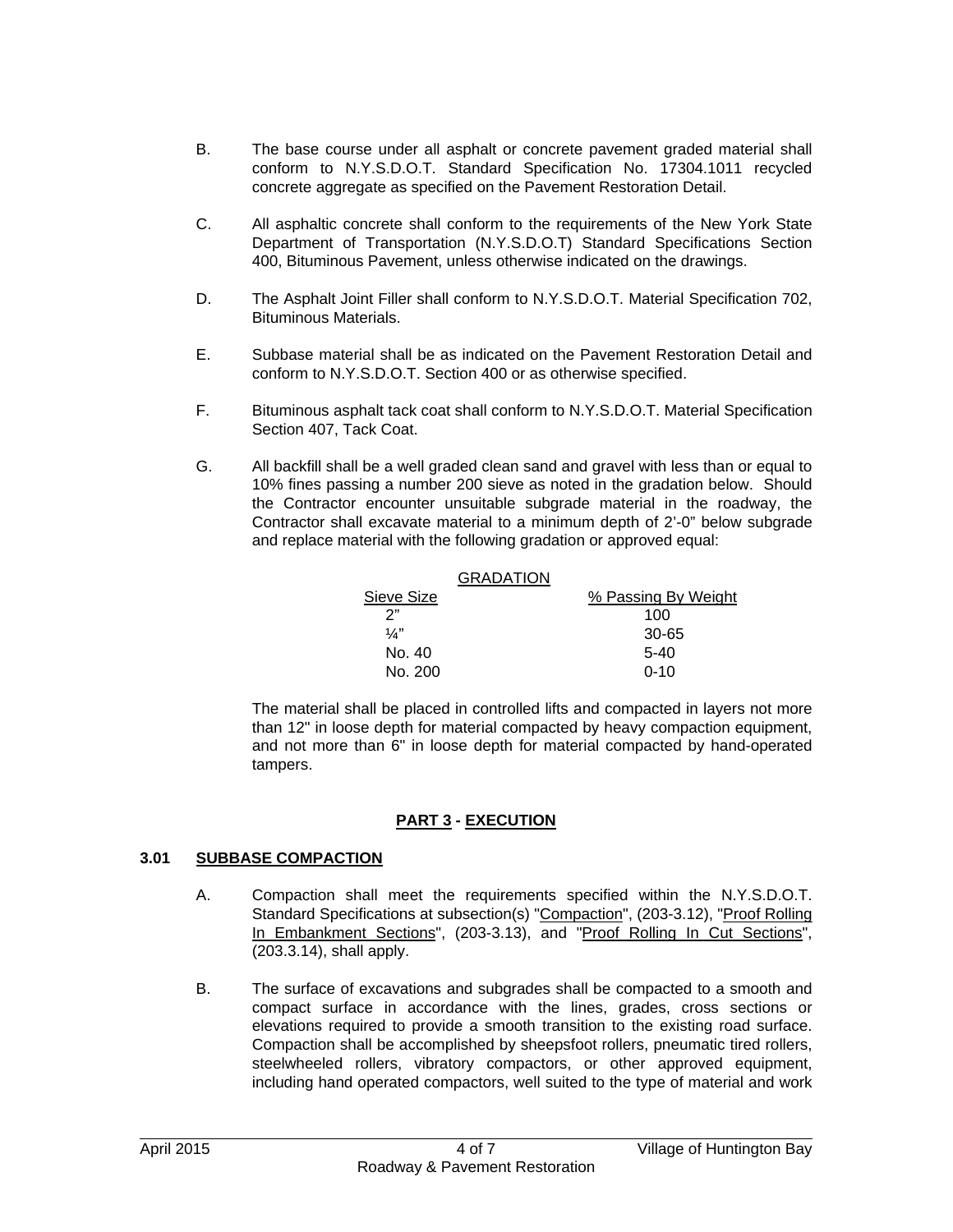(area) being compacted. Control compaction to provide at least the percentage of maximum density as specified. Compaction shall continue until the in place density of each compacted layer complies with the percentage of density requirements specified for each area classification. Lift thickness shall be controlled, and shall not exceed the maximum allowed according to the equipment classifications specified in subparagraph B, section 203-3.12, "Compaction Equipment", N.Y.S.D.O.T. Standard Specifications.

- 1. Soft, yielding material and areas of non-uniform density shall be removed and replaced, and the replacement material graded and compacted in accordance with the provisions for the given material and area classification.
- 2. Should soft or yielding conditions of materials other than hardpan be due to excessive moisture, suspend work in such areas until they sufficiently dry out or the material may be removed and replaced, as specified herein.

## **3.02 SUBGRADE STABILIZATION**

 A. Prepare the subgrade below pavement, slabs and sidewalks to established subgrade elevation and compact to specified density requirements. Complete, progressively maintain, and protect subgrade sufficiently in advance of the succeeding operation.

 Should the subgrade become unstable at any time prior to the placement of the overlying course due to the gradation of the material furnished, correct the unstable condition.

- B. Prior to placement of pavement, promptly and satisfactorily reshape, and recompact or remove and replace, damaged or unsatisfactory areas. Carefully shape the subgrade to indicated lines and grades. Check the subgrade for line and slope, and make appropriate corrections for pavements, walks, slabs, etc., as shown on the contract drawings and specified herein.
	- 1. Replace unsuitable material with sub material as specified herein. Refer to Section 2.01 "Products & Materials" for additional information.
- C. Any work not in compliance with specified requirements shall be removed and replaced by the Contractor at no additional cost to the Village or its representatives, in accordance with the specifications contained herein. Test the cross section of finished surfaces for surface irregularities at intervals of not more than 20'-0".

#### **3.03 SURFACE PREPARATION**

 A. The contractor shall prepare and compact asphalt concrete pavement foundation. Foundation surface shall be proof rolled immediately prior to the placement of bituminous material to 95% of the maximum Modified Proctor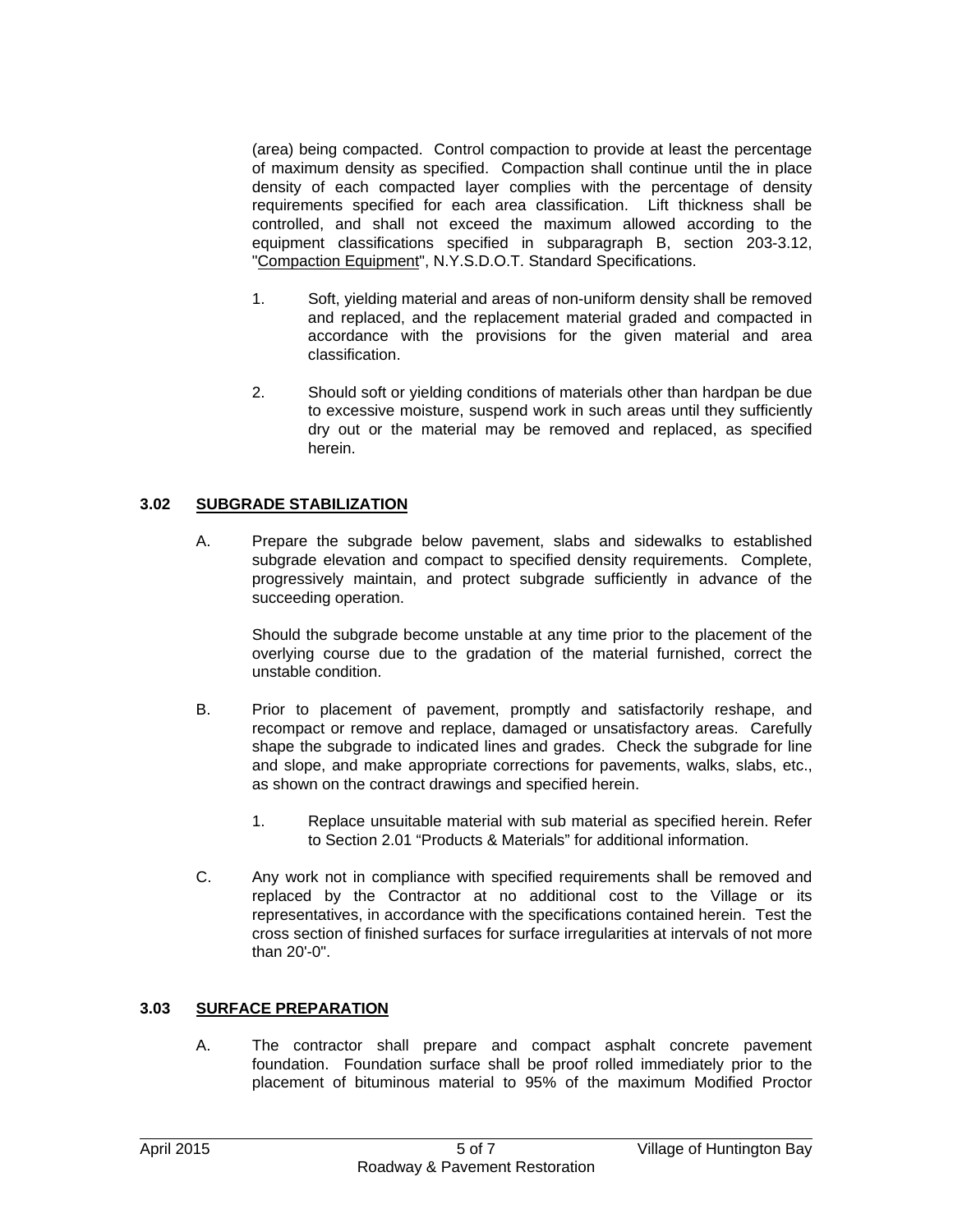Density at the optimum moisture content. Damaged or unacceptable pavement foundation shall be removed and replaced in accordance to the specifications.

#### **3.04 PLACEMENT**

- A. The Contractor shall place material of the type shown on the Pavement Restoration Detail, as specified herein at a thickness as required to yield the required compacted thickness. The asphalt surface to receive another asphalt course shall be clean of all debris, dirts, and other unsuitable material before the course is placed.
- B. Construction shall comply with the N.Y.S.D.O.T. Standard Specifications and the Village requirements.
- C. The Contractor shall place material at a thickness so as to ensure compliance with the specifications herein and the Pavement Restoration Detail and shall not be less than or exceed the limits acceptable to the Village and its authorized representatives.
- D. Upon the completion of the asphalt paving, the Contractor shall maintain and protect the finished surface. Any damaged and unacceptable paving shall be removed and replaced in accordance with the specifications herein at no additional compensation.
- E. The Contractor shall sawcut full thickness, a straight and true line in abutting pavements and place liquid bituminous joint filler on the existing vertical sawcut edge prior to placing new pavement.
- F. When multiple courses of asphalt concrete are to be placed, the top course shall not be placed until all heavy construction is completed, all services installed, all subsurface facilities installed and permission is received from the Village and/or it's representative. The Contractor shall not place the entire asphalt pavement section in one (1) 24-hour period. Lower courses shall have a minimum of 24 hours to set prior to placement of top course asphalt. The Contractor shall install temporary pavement markings as necessary, at no additional cost to the Village. Damaged or unacceptable lower asphalt course shall be sawcut, removed and replaced by the Contractor in accordance with the specifications and contract drawings at no additional cost to the Village. The thickness indicated for each of the various courses of bituminous pavement is the nominal thickness. The pavement shall be constructed so that the final compacted thickness is as near to the nominal thickness as is practical, and within the tolerances specified below:

| <b>Required Nominal Thickness</b> | Tolerance  |
|-----------------------------------|------------|
| 4 inches or less                  | $1/4$ inch |
| 4 inches to 8 inches              | $1/2$ inch |
| Greater than 8 inches             | $5/8$ inch |

 G. When a single course of asphalt is utilized as the pavement section, it shall not be placed until all heavy construction is completed, all services installed, all subsurface facilities installed and inspected, and permission is received from the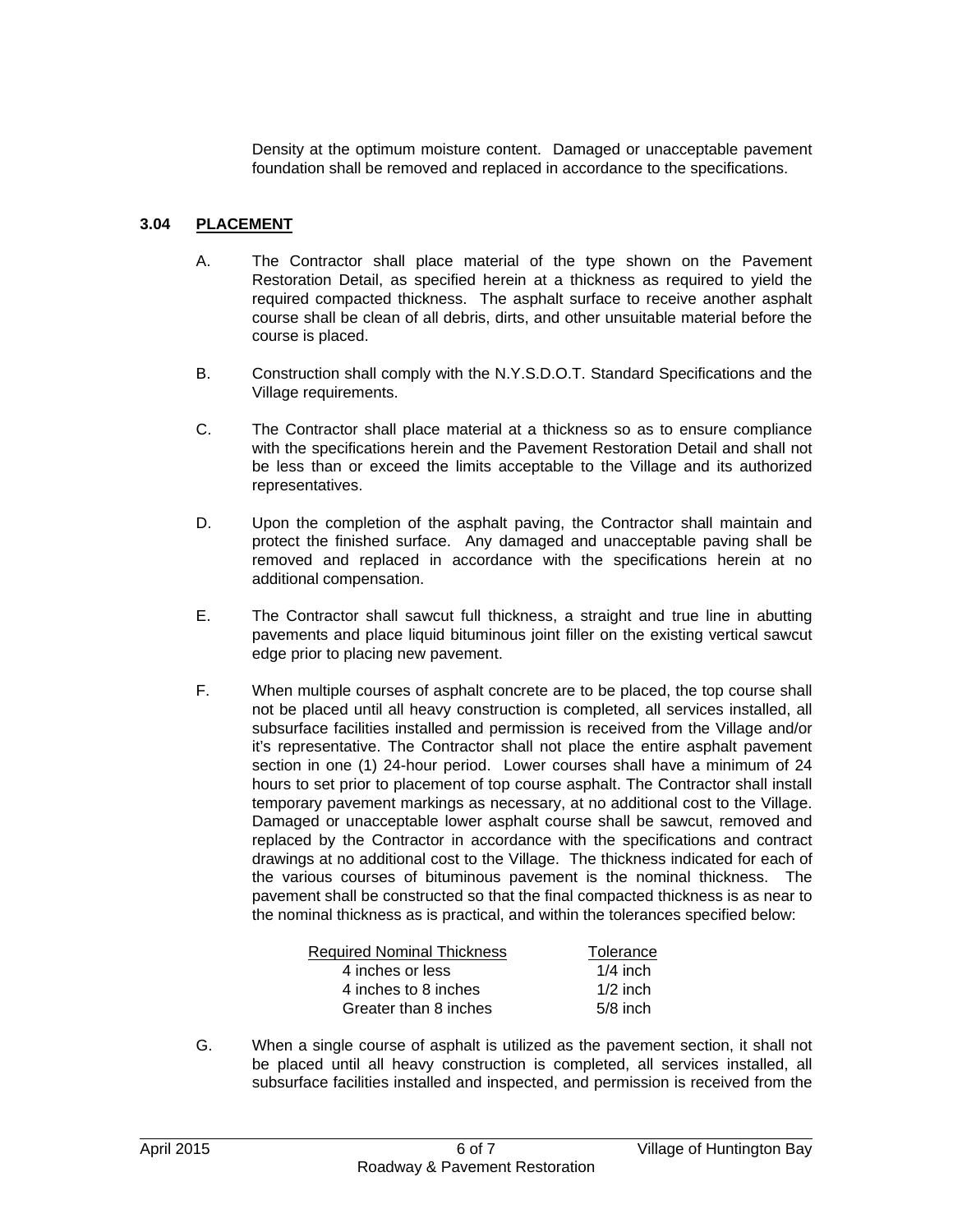Village or the Village's authorized representative. The Contractor shall employ dust control measures in accordance with the New York State Guidelines for Urban Erosion and Sediment Control during trench closure and compaction prior to the placement of the asphalt pavement.

 H. Bituminous Tack Coat shall be uniformly applied by a pressure distributor to a prepared clean pavement, at an application rate of 0.03 to 0.07 gallons per square yard. Bituminous tack coat shall conform to the requirements of N.Y.S.D.O.T. Standard Specification Section 407-Tack Coat.

#### **3.05 FIELD TESTING**

 A. Construction observation and testing shall be as per 1.02 Quality Control of this specification.

 Observations and tests on material replacing the unacceptable material will be performed at the Contractor's expense to determine conformance with specification requirements.

- B. The Village and its authorized representative may require asphalt pavement cores to verify pavement thickness. The cost of coring the asphalt and the cost of removal and replacement of unsatisfactory pavement shall be by the Contractor.
- C. The final pavement elevations shall be within 1/4 inch of the elevation shown on the contract drawings or the established grade unless specified otherwise herein or shown otherwise on the contract drawings. Pavement elevations exceeding the specified deviation shall be removed, replaced and recompacted by the Contractor to meet the specification requirements.
- D. The final pavement shall be free of all ponding of surface water runoff greater than 1/8 inch in depth. Conditions exceeding this depth shall be removed, replaced and recompacted by the Contractor.

#### **3.06 WARRANTY**

 A. The Contractor shall provide the Village with a one (1) year unconditional maintenance-free warranty on the roadway and pavement restoration. The warranty time span shall begin on the date of final acceptance of the work by the Village and/or its representative in writing. The warranty shall be executed by the Contractor.

## **END OF SECTION**